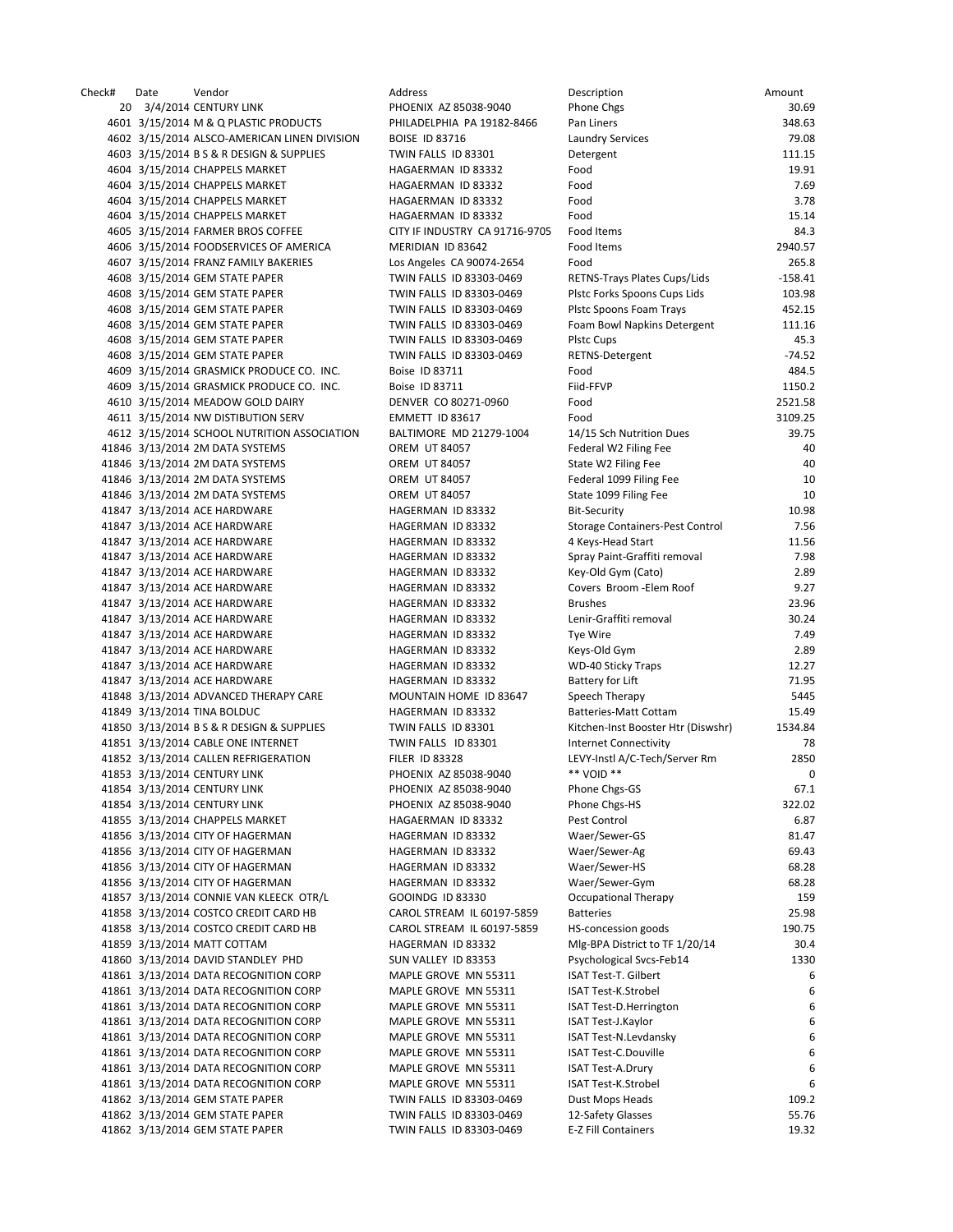$41862$   $3/13/2014$  GEM STATE PAPER TWIN FALLS ID 83303-0469 41862 3/13/2014 GEM STATE PAPER TWIN FALLS ID 83303-0469 W 41862 3/13/2014 GEM STATE PAPER TWIN FALLS ID 83303-0469 E 41862 3/13/2014 GEM STATE PAPER TWIN FALLS ID 83303-0469 D 41863 3/13/2014 GRAINGER PARTS KANSAS CITY MO 64141-6267 D 41863 3/13/2014 GRAINGER PARTS KANSAS CITY MO 64141-6267 Le 41864 3/13/2014 GRASMICK PRODUCE CO. INC. Boise ID 83711 41865 3/13/2014 GRIMES HORTICULTURE CONCORD OH 44077 P 41866 3/13/2014 HAGERMAN ELEMENTARY SCHOOL HAGERMAN ID 83332 H 41866 3/13/2014 HAGERMAN ELEMENTARY SCHOOL HAGERMAN ID 83332 H 41867 3/13/2014 HAGERMAN HOMETOWN MART BLISS ID 83314 FI 41868 3/13/2014 HAGERMAN VALLEY SPRING WATER HAGERMAN ID 83332 WATER 41869 3/13/2014 HAGERMAN WATER USERS ASSOC HAGERMAN ID 83332 2014 ASSESSMENT 41870 3/13/2014 IDAHO POWER COMPANY BOISE ID 83721-0030 POWER 41870 3/13/2014 IDAHO POWER COMPANY BOISE ID 83721-0030 P 41870 3/13/2014 IDAHO POWER COMPANY BOISE ID 83721-0030 P 41870 3/13/2014 IDAHO POWER COMPANY BOISE ID 83721-0030 P 41870 3/13/2014 IDAHO POWER COMPANY BOISE ID 83721-0030 POWER 41870 3/13/2014 IDAHO POWER COMPANY BOISE ID 83721-0030 P 41871 3/13/2014 IT - INTEGRATED TECHNOLOGIES TWIN FALLS ID 83303-1843 C 41871 3/13/2014 IT - INTEGRATED TECHNOLOGIES TWIN FALLS ID 83303-1843 C 41871 3/13/2014 IT - INTEGRATED TECHNOLOGIES TWIN FALLS ID 83303-1843 C 41872 3/13/2014 J & N BUS CO JEROME ID 83338 C 41872 3/13/2014 J & N BUS CO JEROME ID 83338 LI 41872 3/13/2014 J & N BUS CO JEROME ID 83338 C 41872 3/13/2014 J & N BUS CO JEROME ID 83338 LI 41872 3/13/2014 J & N BUS CO JEROME ID 83338 B 41872 3/13/2014 J & N BUS CO JEROME ID 83338 B 41872 3/13/2014 J & N BUS CO JEROME ID 83338 B 41872 3/13/2014 J & N BUS CO JEROME ID 83338 LI 41872 3/13/2014 J & N BUS CO JEROME ID 83338 B 41873 3/13/2014 MARK KRESS HAGERMAN ID 83332 M 41873 3/13/2014 MARK KRESS HAGERMAN ID 83332 M 41874 3/13/2014 LYNDI ADAMS HAGERMAN ID 83332 Reimar 19 Program 75 Program 75 Program 75 Program 75 Program 7 41875 3/13/2014 MEDICAID DIVISON OF BOISE ID 83720-0036 S 41876 3/13/2014 MORETON & CO. BOISE ID 83719 NOTARY BOISE ID 80719 41877 3/13/2014 MOUNTAIN ALARM INC OGDEN UT 84412 A 41878 3/13/2014 OFFICE DEPOT CHICAGO IL 60680-1040 \* 41879 3/13/2014 PLATT ELECTRICAL SUPPLIES BOSTON MA 02241-8759 M 41879 3/13/2014 PLATT ELECTRICAL SUPPLIES BOSTON MA 02241-8759 Phi 41879 3/13/2014 PLATT ELECTRICAL SUPPLIES BOSTON MA 02241-8759 C 41879 3/13/2014 PLATT ELECTRICAL SUPPLIES BOSTON MA 02241-8759 M 41880 3/13/2014 PRAXAIR DISTRIBUTION INC DALLAS TX 75312-0812 A 41880 3/13/2014 PRAXAIR DISTRIBUTION INC DALLAS TX 75312-0812 EI 41881 3/13/2014 PRO ACTIVE ADVANTAGE LLC HAGERMAN ID 83332 SI 41881 3/13/2014 PRO ACTIVE ADVANTAGE LLC HAGERMAN ID 83332 SI 41881 3/13/2014 PRO ACTIVE ADVANTAGE LLC HAGERMAN ID 83332 S 41881 3/13/2014 PRO ACTIVE ADVANTAGE LLC BAGERMAN ID 83332 LS 41881 3/13/2014 PRO ACTIVE ADVANTAGE LLC HAGERMAN ID 83332 SI 41881 3/13/2014 PRO ACTIVE ADVANTAGE LLC HAGERMAN ID 83332 S 41882 3/13/2014 PBS-PROGRESSIVE BEHAVIOR SYSTE RUPERT ID 83350 IB 41882 3/13/2014 PBS-PROGRESSIVE BEHAVIOR SYSTE RUPERT ID 83350 IB 41882 3/13/2014 PBS-PROGRESSIVE BEHAVIOR SYSTE RUPERT ID 83350 IB 41883 3/13/2014 REE‐CONSTRUCTION BELLEVUE ID 83313 Re 41884 3/13/2014 RENAISSANCE LEARNING INC ST PAUL MN 55164-0910 A 41885 3/13/2014 SK-SCIENCE KIT & BOREAL LAB PITTSBURGH PA 15264-4307 W 41886 3/13/2014 SDE-STATE DEPT OF EDUCATION BOISE ID 83750-0027 FI 41887 3/13/2014 SHAWN ARNOLD MERIDIAN ID 83680 R 41888 3/13/2014 TIMES NEWS CINCINNATI OH 45274-2548 A 41889 3/13/2014 US BANK TRUST NA (BOND) ST PAUL MN 55170-9705 B 41890 3/13/2014 US BANKCORP CARD SVCS INC FARGO ND 58125-6343 LI 41890 3/13/2014 US BANKCORP CARD SVCS INC FARGO ND 58125-6343 P 41890 3/13/2014 US BANKCORP CARD SVCS INC FARGO ND 58125-6343 P 41890 3/13/2014 US BANKCORP CARD SVCS INC FARGO ND 58125-6343 S 41890 3/13/2014 US BANKCORP CARD SVCS INC FARGO ND 58125-6343 LI 41890 3/13/2014 US BANKCORP CARD SVCS INC FARGO ND 58125-6343 Amazon Prime Membership A 41890 3/13/2014 US BANKCORP CARD SVCS INC FARGO ND 58125-6343 LI 41890 3/13/2014 US BANKCORP CARD SVCS INC FARGO ND 58125-6343 LI

| cid Cleaner-Tile                                     | 29.23             |
|------------------------------------------------------|-------------------|
| Vater Stain Remover                                  | 188.2             |
| xtraction Cleaner 1gal                               | 98.72             |
| ouble Swivel-Vaccum Cleaner                          | 11.7              |
| oor Closer-Old Gym                                   | 187.5             |
| eer Lockset-Head Start tm                            | 110.45            |
| * VOID **                                            | 0                 |
| lant Seeds-Ag                                        | 250.95            |
| omeless Fees-RWilson                                 | 22.5              |
| omeless Fees-SWilson                                 | 22.5              |
|                                                      | 24.14             |
| uel-Mower/Shop Can                                   |                   |
| /ater-modulars                                       | 76.5              |
| 014 Assessment-6sh Water                             | 180               |
| ower-HS                                              | 1496.42           |
| ower-Ag                                              | 464.39            |
| ower-GS                                              | 3370.93           |
| ower-Pumps                                           | 10.4              |
| ower-Lites                                           | 63.9              |
| ower-Gym                                             | 566.21            |
| opier Maint-HS SpEd                                  | 48.52             |
| opier Maint-HS                                       | 341.46            |
| opier Maint-GS                                       | 290.28            |
| ch-BBB GBB-Challis 406m                              | 970.34            |
| EVY:Bus-JrHi BBB Shoshone 73.8m                      | 152.69            |
| ch-Var BBB GBB-Arco 238m                             | 568.82            |
| EVY:Bus-JrHi BBB Gooding 44m                         | 99.64             |
| us-Elem Rdg Cl-CSI 78.7m                             | 161.41            |
|                                                      |                   |
| us-4gr 1000 Springs 13.8m                            | 45.68             |
| us-Var BBB Jerome 51.9m                              | 124.37            |
| EVY:Bus-JrHi BBB Castleford 53.m                     | 115.66            |
| us-Contract 3427.7m                                  | 12921.89          |
| 1lg-GBB Tourn Nampa                                  | 174.8             |
| leal-GBB Tourn (Ty Mark)                             | 24.36             |
| eimb-8 in 6 Program                                  | 75                |
| chool Based Medicare                                 | 8149.87           |
| otary Bond Fees-B.Reed                               | 50                |
| larm Monitoring Fees                                 | 203.7             |
| * VOID **                                            | 0                 |
| 1et HBI-FRM/Wg Pk Wire Guard                         | 86.32             |
| hi F32T8/Adv850/Alto 32W                             | 69.68             |
| andela BTN-I                                         | 98.49             |
| <b>Metalux Low Bay</b>                               | 312.7             |
| rton Stargold Oxygen & Fees                          | 249.27            |
| lectr MS 6012                                        | 90                |
| PSR-Chris                                            | 496               |
| PSR-Chris                                            |                   |
|                                                      |                   |
|                                                      | 674.25            |
| <b>PSR-Chris</b>                                     | 1069.5            |
| SPSR-Chris                                           | 449.5             |
| <b>PSR-Chris</b>                                     | 899               |
| DT-Louis                                             | 123               |
| 31-B.P.                                              | 2079              |
| $3I-B.P.$                                            | 1254              |
| 31-B.P.                                              | 957               |
| elay Tarp-Roof (CNA)                                 | 721.14            |
| R Subscription Renewal                               | 913               |
| /ind Pump Kit (Easterday-5/2012)                     | 123.68            |
|                                                      | 40                |
| ngrprints-J.Bobango                                  |                   |
| eimb-8 in 6 Program                                  | 75                |
| dv-Supt. classified                                  | 142.75            |
| ond Fees                                             | 500               |
| EVY-(tech)-Security Camera Knapp                     | 176.01            |
| rinter Cartridge-HL                                  | 10.99             |
| rinter Cartridgge-fax                                | 19.95             |
| ecurity Camera-Knapp                                 | 187.96            |
| EVY-Shilo Inn-FFA Leadrshp Conf                      | 414               |
| mazon Prime Membership                               | 79                |
| EVY-(tech)-Security Camera<br>EVY-AmerNetworks Fiber | 299.99<br>2371.98 |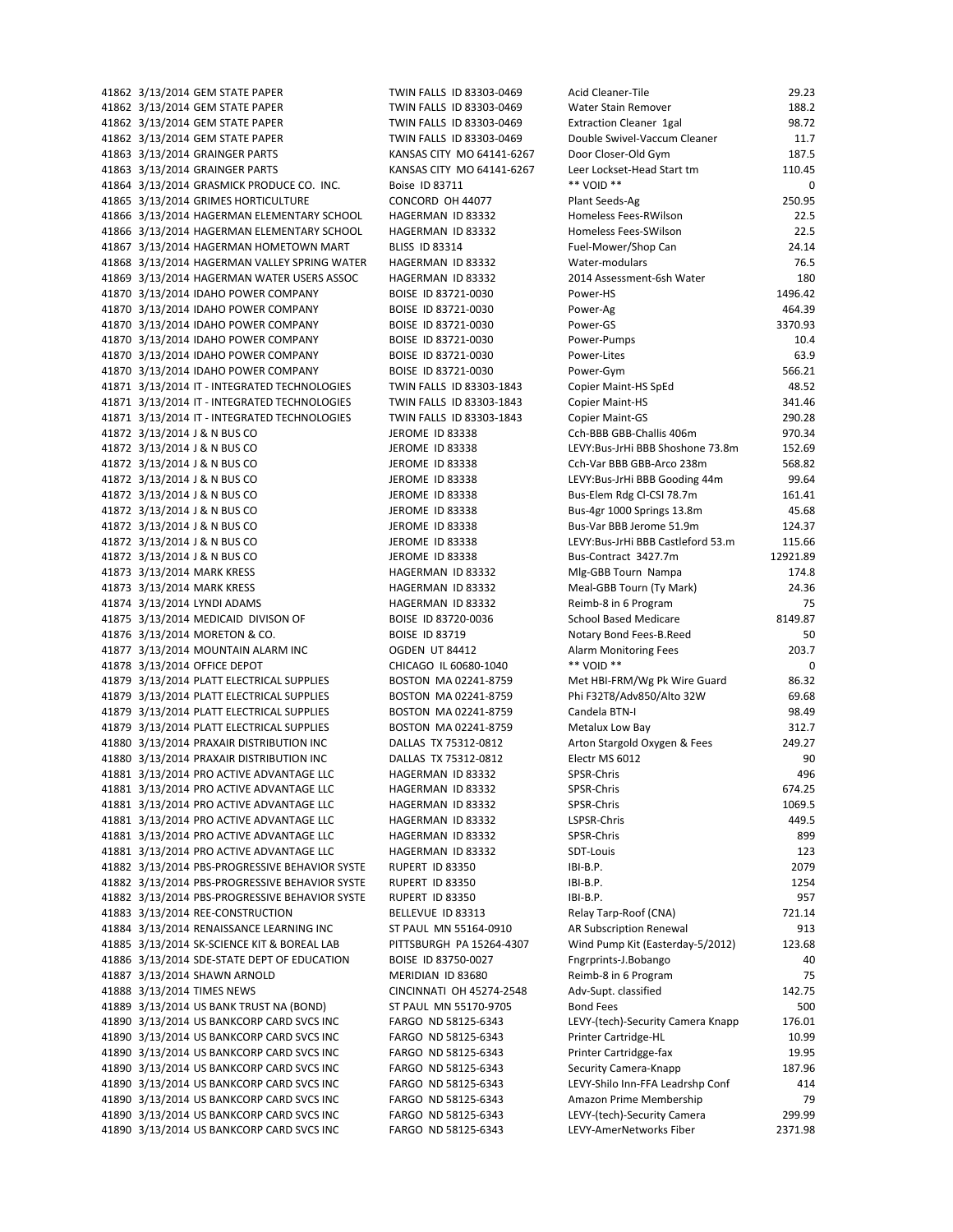$41890 \frac{3}{13}$  $313/2014$  US BANKCORP CARD SVCS INC FARGO ND 58125-6343 41890 3/13/2014 US BANKCORP CARD SVCS INC FARGO ND 58125-6343 GS 41890 3/13/2014 US BANKCORP CARD SVCS INC FARGO ND 58125-6343 GS 41890 3/13/2014 US BANKCORP CARD SVCS INC FARGO ND 58125-6343 GS 41890 3/13/2014 US BANKCORP CARD SVCS INC FARGO ND 58125-6343 HS 41890 3/13/2014 US BANKCORP CARD SVCS INC FARGO ND 58125-6343 Pr 41891 3/13/2014 VALLEY COOP WENDELL ID 83355 LP 41891 3/13/2014 VALLEY COOP WENDELL ID 83355 41891 3/13/2014 VALLEY COOP WENDELL ID 83355 1.5hp Pump 93.355 41892 3/13/2014 VERIZON WIRELESS BELLEVUE WA 98009 Ce 41892 3/13/2014 VERIZON WIRELESS BELLEVUE WA 98009 Ce 41892 3/13/2014 VERIZON WIRELESS BELLEVUE WA 98009 Ce 41892 3/13/2014 VERIZON WIRELESS BELLEVUE WA 98009 Ce 41892 3/13/2014 VERIZON WIRELESS BELLEVUE WA 98009 Ce 41892 3/13/2014 VERIZON WIRELESS BELLEVUE WA 98009 Ce 41892 3/13/2014 VERIZON WIRELESS BELLEVUE WA 98009 Ce 41892 3/13/2014 VERIZON WIRELESS BELLEVUE WA 98009 Ce 41893 3/13/2014 VON EDWARDS HAGERMAN ID 83332 Re 41894 3/13/2014 WADSWORTH CONTROL SYSTEMS ARVADA CO 80002 Fr 41894 3/13/2014 WADSWORTH CONTROL SYSTEMS ARVADA CO 80002 LESS TO CARL PERRIMS ARVADA CO 80002 41894 3/13/2014 WADSWORTH CONTROL SYSTEMS ARVADA CO 80002 Fr 41895 3/13/2014 WAXIE SANITARY SUPPLY LOS ANGELES CA 90060-0227 Pr 41896 3/13/2014 WELCH MUSIC INC TWIN FALLS ID 83301 41897 3/13/2014 WWS-WESTERN WASTE SERVICES Jerome ID 83338 41898 3/15/2014 OFFICE DEPOT CHICAGO IL 60680-1040 LE 41898 3/15/2014 OFFICE DEPOT CHICAGO IL 60680-1040 LE 41898 3/15/2014 OFFICE DEPOT CHICAGO IL 60680-1040 LE 41898 3/15/2014 OFFICE DEPOT CHICAGO IL 60680-1040 LE 41898 3/15/2014 OFFICE DEPOT CHICAGO IL 60680-1040 LE 41898 3/15/2014 OFFICE DEPOT CHICAGO IL 60680-1040 LE 41898 3/15/2014 OFFICE DEPOT CHICAGO IL 60680-1040 LE 41898 3/15/2014 OFFICE DEPOT CHICAGO IL 60680-1040 LE 41979 3/19/2014 BLUE CROSS OF IDAHO BOISE ID 83707-0948 \*\* 41980  $3/19/2014$  HJSD - IRS<br>41981  $3/19/2014$  HJSD · DEDSI 41981 3/19/2014 HJSD ‐ PERSI \*\* VOID \*\* 0 41982 3/19/2014 STANDARD INSURANCE CO. PORTLAND OR 97228-6367 41983 3/20/2014 BLUE CROSS OF IDAHO BOISE ID 83707-0948 BI 41983 3/20/2014 BLUE CROSS OF IDAHO BOISE ID 83707-0948 BI 41983 3/20/2014 BLUE CROSS OF IDAHO BOISE ID 83707-0948 BI 41983 3/20/2014 BLUE CROSS OF IDAHO BOISE ID 83707-0948 BI 41983 3/20/2014 BLUE CROSS OF IDAHO BOISE ID 83707-0948 BI 41983 3/20/2014 BLUE CROSS OF IDAHO BOISE ID 83707-0948 BI 41983 3/20/2014 BLUE CROSS OF IDAHO BOISE ID 83707-0948 BI 41983 3/20/2014 BLUE CROSS OF IDAHO BOISE ID 83707-0948 BI 41983 3/20/2014 BLUE CROSS OF IDAHO BOISE ID 83707-0948 BI 41983 3/20/2014 BLUE CROSS OF IDAHO BOISE ID 83707-0948 BI 41983 3/20/2014 BLUE CROSS OF IDAHO BOISE ID 83707-0948 BI 41983 3/20/2014 BLUE CROSS OF IDAHO BOISE ID 83707-0948 BI 41983 3/20/2014 BLUE CROSS OF IDAHO BOISE ID 83707-0948 BI 41983 3/20/2014 BLUE CROSS OF IDAHO BOISE ID 83707-0948 BI 41983 3/20/2014 BLUE CROSS OF IDAHO BOISE ID 83707-0948 BI 41983 3/20/2014 BLUE CROSS OF IDAHO BOISE ID 83707-0948 BI 41983 3/20/2014 BLUE CROSS OF IDAHO BOISE ID 83707-0948 BI 41983 3/20/2014 BLUE CROSS OF IDAHO BOISE ID 83707-0948 BI 41984 3/20/2014 HJSD - IRS IRS IRS 41984 3/20/2014 HJSD - IRS IRS ISLAMING ISLAMING ISLAMING ISLAMING ISLAMING ISLAMING I 41984 3/20/2014 HJSD - IRS IRS 41984 3/20/2014 HJSD - IRS IRS 41984 3/20/2014 HJSD - IRS IRS 41984 3/20/2014 HJSD - IRS IRS ISLAMING ISLAMING ISLAMING ISLAMING ISLAMING ISLAMING I 41984 3/20/2014 HJSD - IRS IRS ISLAME ISLAME ISLAME ISLAME ISLAME ISLAME ISLAME ISL 41984 3/20/2014 HJSD - IRS IRS ISLAME ISLAME ISLAME ISLAME ISLAME ISLAME ISLAME ISL 41984 3/20/2014 HJSD - IRS IRS 41984 3/20/2014 HJSD - IRS IRS 41984 3/20/2014 HJSD - IRS IRS 41984 3/20/2014 HJSD - IRS IRS ISLAME ISLAME ISLAME ISLAME IRS 41984 3/20/2014 HJSD - IRS IRS 41984 3/20/2014 HJSD - IRS IRS

| ess Discount                     | $-21.54$ |
|----------------------------------|----------|
| S-4 Kindle Fires                 | 556      |
| S-4 PrePac Cabinets              | 636      |
| S-Retn PrePac Cabibnets          | $-636$   |
| S-Chess Clock                    | 25       |
| inter Cartridges-EDavis Libr     | 184.5    |
| <sup>2</sup> Gas-Ag 1125.6g      | 2588.64  |
| <sup>2</sup> Gas-HS 2205.0g      | 5028.36  |
| 5hp Pump-Ag (aqua tanks)         | 279.99   |
| ell Phone-Dan Knapp              | 52.53    |
| ell Phone-Matt Cottam            | 52.53    |
| ell Phone-AJ Perkins             | 52.53    |
| ell Phone-Kevin Cato             | 52.53    |
| ell Phone-Craig Jackson          | 26.42    |
| ell Phone-Ty Jones               | 52.53    |
| ell Phone-Ben Donaldson          | 52.53    |
| ell Phone-Mark Kress             | 52.53    |
| eimb-8 in 6 Program              | 75       |
| nriro Step Grnhse Htg Sys        | 2940     |
| ess to Carl Perkins.             | $-1370$  |
| nriro Step Grnhse Htg Sys (part) | 1370     |
| oTeam Turbo Brush                | 61.93    |
| <b>EVY-2 Peavy Speakers</b>      | 938      |
| Ionthly Trash Pickup             | 256.06   |
| <b>VY-Towlettes Expo Markers</b> | 16.11    |
| VY-Pstit Notes                   | 11       |
| <b>VY-Masking Tape</b>           | 3.91     |
| <b>VY-Big Foot Doorstops</b>     | 2.72     |
| <b>EVY-Sheet Protectors</b>      | 1.35     |
| <b>VY-Constr Paper</b>           | 0.98     |
| VY-Const Paper 9x12              | 6.8      |
| VY-Uniball Pens                  | 7.34     |
| * VOID **<br>* VOID **           | 0        |
| * VOID **                        | 0        |
| * VOID **                        | 0<br>0   |
| ue Cross - 03-2014               | 1104.2   |
| ue Cross - 03-2014               | 3726.38  |
| ue Cross - 03-2014               | 196.15   |
| ue Cross - 03-2014               | 85.46    |
| ue Cross - 03-2014               | 230.04   |
| ue Cross - 03-2014               | 146.3    |
| ue Cross - 03-2014               | 552.1    |
| ue Cross - 03-2014               | 552.1    |
| ue Cross - 03-2014               | 955.95   |
| ue Cross - 03-2014               | 552.1    |
| ue Cross - 03-2014               | 163.13   |
| ue Cross - 03-2014               | 224.01   |
| ue Cross - 03-2014               | 1051.07  |
| ue Cross - 03-2014               | 146.3    |
| ue Cross - 03-2014               | 993.78   |
| ue Cross - 03-2014               | 662.52   |
| ue Cross - 03-2014               | 1493.17  |
| ue Cross - 03-2014               | 5384.54  |
| S-Fica - 03-2014                 | 523      |
| S-Fica - 03-2014                 | 656.22   |
| S-Medicare - 03-2014             | 15.44    |
| S-Medicare - 03-2014             | 11.7     |
| S-Medicare - 03-2014             | 15.67    |
| S-Fica - 03-2014                 | 719.71   |
| S-Medicare - 03-2014             | 272.61   |
| S-Medicare - 03-2014             | 62.25    |
| S-Fica - 03-2014                 | 232.83   |
| S-Fica - 03-2014                 | 196.59   |
| S-Medicare - 03-2014             | 19.35    |
| S-Medicare - 03-2014             | 244.06   |
| S-Fica - 03-2014                 | 207.79   |
| S-Fica - 03-2014                 | 213.9    |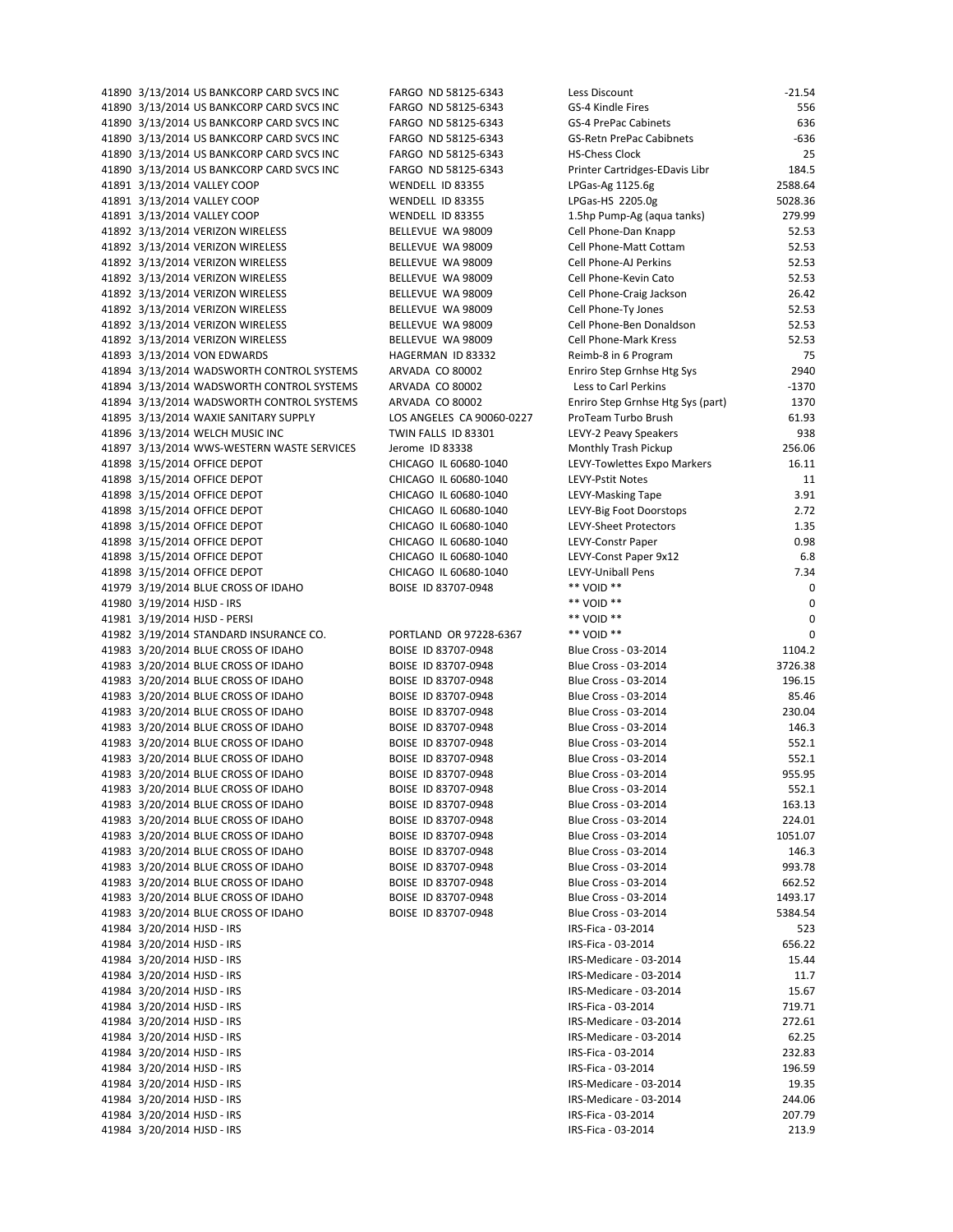|       | 41984 3/20/2014 HJSD - IRS         |
|-------|------------------------------------|
|       | 41984 3/20/2014 HJSD - IRS         |
|       | 41984 3/20/2014 HJSD - IRS         |
|       | 41984 3/20/2014 HJSD - IRS         |
|       | 41984 3/20/2014 HJSD - IRS         |
| 41984 | 3/20/2014 HJSD - IRS               |
| 41984 | 3/20/2014 HJSD - IRS               |
|       | 41984 3/20/2014 HJSD - IRS         |
| 41984 | 3/20/2014 HJSD - IRS               |
| 41985 | 3/20/2014 HJSD - PERSI             |
|       |                                    |
|       | 41985 3/20/2014 HJSD - PERSI       |
| 41985 | 3/20/2014 HJSD - PERSI             |
|       | 41985 3/20/2014 HJSD - PERSI       |
|       | 41985 3/20/2014 HJSD - PERSI       |
| 41985 | 3/20/2014 HJSD - PERSI             |
|       | 41985 3/20/2014 HJSD - PERSI       |
|       | 41985 3/20/2014 HJSD - PERSI       |
| 41985 | 3/20/2014 HJSD - PERSI             |
|       | 41985 3/20/2014 HJSD - PERSI       |
|       | 41985 3/20/2014 HJSD - PERSI       |
|       | 41985 3/20/2014 HJSD - PERSI       |
|       | 41985 3/20/2014 HJSD - PERSI       |
|       |                                    |
|       | 41985 3/20/2014 HJSD - PERSI       |
|       | 41985 3/20/2014 HJSD - PERSI       |
|       | 41985 3/20/2014 HJSD - PERSI       |
|       | 41985 3/20/2014 HJSD - PERSI       |
|       | 41985 3/20/2014 HJSD - PERSI       |
|       | 41985 3/20/2014 HJSD - PERSI       |
|       | 41985 3/20/2014 HJSD - PERSI       |
|       | 41985 3/20/2014 HJSD - PERSI       |
|       | 41985 3/20/2014 HJSD - PERSI       |
|       | 41985 3/20/2014 HJSD - PERSI       |
|       | 41985 3/20/2014 HJSD - PERSI       |
|       | 41985 3/20/2014 HJSD - PERSI       |
| 41985 | 3/20/2014 HJSD - PERSI             |
|       |                                    |
|       | 41985 3/20/2014 HJSD - PERSI       |
|       | 41985 3/20/2014 HJSD - PERSI       |
| 41985 | 3/20/2014 HJSD - PERSI             |
|       | 41985 3/20/2014 HJSD - PERSI       |
|       | 41985 3/20/2014 HJSD - PERSI       |
| 41985 | 3/20/2014 HJSD - PERSI             |
|       | 41985 3/20/2014 HJSD - PERSI       |
|       | 41985 3/20/2014 HJSD - PERSI       |
|       | 41985 3/20/2014 HJSD - PERSI       |
|       | 41985 3/20/2014 HJSD - PERSI       |
| 41985 | 3/20/2014 HJSD - PERSI             |
| 41985 | 3/20/2014 HJSD - PERSI             |
| 41985 | 3/20/2014 HJSD - PERSI             |
| 41985 | 3/20/2014 HJSD - PERSI             |
|       |                                    |
| 41985 | 3/20/2014 HJSD - PERSI             |
| 41985 | 3/20/2014 HJSD - PERSI             |
| 41985 | 3/20/2014 HJSD - PERSI             |
| 41985 | 3/20/2014 HJSD - PERSI             |
| 41985 | 3/20/2014 HJSD - PERSI             |
| 41985 | 3/20/2014 HJSD - PERSI             |
| 41986 | 3/20/2014 STANDARD INSURANCI       |
| 41986 | 3/20/2014 STANDARD INSURANCI       |
| 41986 | 3/20/2014 STANDARD INSURANCI       |
| 41986 | 3/20/2014 STANDARD INSURANCI       |
| 41986 | 3/20/2014 STANDARD INSURANCI       |
| 41986 | 3/20/2014 STANDARD INSURANCI       |
|       |                                    |
| 41986 | 3/20/2014 STANDARD INSURANCI       |
| 41986 | 3/20/2014 STANDARD INSURANCI       |
| 41986 | 3/20/2014 STANDARD INSURANCI       |
| 41986 | 3/20/2014 STANDARD INSURANCI       |
| 41986 | 3/20/2014 STANDARD INSURANCI       |
|       | 41986 3/20/2014 STANDARD INSURANCI |
| 41986 | 3/20/2014 STANDARD INSURANCI       |

|  | PORTLAND OR 97228-6367 |
|--|------------------------|
|  | PORTLAND OR 97228-6367 |
|  | PORTLAND OR 97228-6367 |
|  | PORTLAND OR 97228-6367 |
|  | PORTLAND OR 97228-6367 |
|  | PORTLAND OR 97228-6367 |
|  | PORTLAND OR 97228-6367 |
|  | PORTLAND OR 97228-6367 |
|  | PORTLAND OR 97228-6367 |
|  | PORTLAND OR 97228-6367 |
|  | PORTLAND OR 97228-6367 |
|  | PORTLAND OR 97228-6367 |
|  | PORTLAND OR 97228-6367 |

| 41984 3/20/2014 HJSD - IRS             |                        | IRS-Fica - 03-2014         | 2590.99 |
|----------------------------------------|------------------------|----------------------------|---------|
| 41984 3/20/2014 HJSD - IRS             |                        | IRS-Fica - 03-2014         | 361.94  |
| 41984 3/20/2014 HJSD - IRS             |                        | IRS-Fica - 03-2014         | 24.32   |
| 41984 3/20/2014 HJSD - IRS             |                        | IRS-Medicare - 03-2014     | 66.57   |
| 41984 3/20/2014 HJSD - IRS             |                        | IRS-Fica - 03-2014         | 3463.69 |
| 41984 3/20/2014 HJSD - IRS             |                        | IRS-Fica - 03-2014         | 588.61  |
|                                        |                        |                            | 348.39  |
| 41984 3/20/2014 HJSD - IRS             |                        | IRS-Fica - 03-2014         |         |
| 41984 3/20/2014 HJSD - IRS             |                        | IRS-Fica - 03-2014         | 79.66   |
| 41984 3/20/2014 HJSD - IRS             |                        | IRS-Fica - 03-2014         | 146.13  |
| 41985 3/20/2014 HJSD - PERSI           |                        | PERSI-Retirement - 03-2014 | 249.23  |
| 41985 3/20/2014 HJSD - PERSI           |                        | PERSI-Retirement - 03-2014 | 37.72   |
| 41985 3/20/2014 HJSD - PERSI           |                        | PERSI-Retirement - 03-2014 | 773.92  |
| 41985 3/20/2014 HJSD - PERSI           |                        | PERSI-Retirement - 03-2014 | 370.61  |
| 41985 3/20/2014 HJSD - PERSI           |                        | PERSI-Sick Leave - 03-2014 | 36.6    |
| 41985 3/20/2014 HJSD - PERSI           |                        | PERSI-Sick Leave - 03-2014 | 2.92    |
| 41985 3/20/2014 HJSD - PERSI           |                        | PERSI-Sick Leave - 03-2014 | 9.67    |
|                                        |                        |                            |         |
| 41985 3/20/2014 HJSD - PERSI           |                        | PERSI-Sick Leave - 03-2014 | 37.98   |
| 41985 3/20/2014 HJSD - PERSI           |                        | PERSI-Sick Leave - 03-2014 | 48.95   |
| 41985 3/20/2014 HJSD - PERSI           |                        | PERSI-Retirement - 03-2014 | 23.35   |
| 41985 3/20/2014 HJSD - PERSI           |                        | PERSI-Retirement - 03-2014 | 23.35   |
| 41985 3/20/2014 HJSD - PERSI           |                        | PERSI-Retirement - 03-2014 | 23.74   |
| 41985 3/20/2014 HJSD - PERSI           |                        | PERSI-Sick Leave - 03-2014 | 2.39    |
| 41985 3/20/2014 HJSD - PERSI           |                        | PERSI-Sick Leave - 03-2014 | 2.39    |
| 41985 3/20/2014 HJSD - PERSI           |                        | PERSI-Sick Leave - 03-2014 | 2.43    |
| 41985 3/20/2014 HJSD - PERSI           |                        | PERSI-Retirement - 03-2014 | 1245.61 |
| 41985 3/20/2014 HJSD - PERSI           |                        | PERSI-Sick Leave - 03-2014 | 54.27   |
| 41985 3/20/2014 HJSD - PERSI           |                        | PERSI-Retirement - 03-2014 |         |
|                                        |                        |                            | 141.5   |
| 41985 3/20/2014 HJSD - PERSI           |                        | PERSI-Retirement - 03-2014 | 390.7   |
| 41985 3/20/2014 HJSD - PERSI           |                        | PERSI-Retirement - 03-2014 | 346.49  |
| 41985 3/20/2014 HJSD - PERSI           |                        | PERSI-Retirement - 03-2014 | 94.33   |
| 41985 3/20/2014 HJSD - PERSI           |                        | PERSI-Sick Leave - 03-2014 | 9.67    |
| 41985 3/20/2014 HJSD - PERSI           |                        | PERSI-Retirement - 03-2014 | 356.99  |
| 41985 3/20/2014 HJSD - PERSI           |                        | PERSI-Retirement - 03-2014 | 28.66   |
| 41985 3/20/2014 HJSD - PERSI           |                        | PERSI-Retirement - 03-2014 | 344.99  |
| 41985 3/20/2014 HJSD - PERSI           |                        | PERSI-Sick Leave - 03-2014 | 35.35   |
| 41985 3/20/2014 HJSD - PERSI           |                        | PERSI-Retirement - 03-2014 | 94.53   |
|                                        |                        |                            |         |
| 41985 3/20/2014 HJSD - PERSI           |                        | PERSI-Retirement - 03-2014 | 477.69  |
| 41985 3/20/2014 HJSD - PERSI           |                        | PERSI-Retirement - 03-2014 | 409.15  |
| 41985 3/20/2014 HJSD - PERSI           |                        | PERSI-Sick Leave - 03-2014 | 41.93   |
| 41985 3/20/2014 HJSD - PERSI           |                        | PERSI-Sick Leave - 03-2014 | 392.65  |
| 41985 3/20/2014 HJSD - PERSI           |                        | PERSI-Retirement - 03-2014 | 272.12  |
| 41985 3/20/2014 HJSD - PERSI           |                        | PERSI-Sick Leave - 03-2014 | 27.89   |
| 41985 3/20/2014 HJSD - PERSI           |                        | PERSI-Sick Leave - 03-2014 | 504.71  |
| 41985 3/20/2014 HJSD - PERSI           |                        | PERSI-Sick Leave - 03-2014 | 103.4   |
| 41985 3/20/2014 HJSD - PERSI           |                        | PERSI-Sick Leave - 03-2014 | 25.54   |
| 41985 3/20/2014 HJSD - PERSI           |                        | PERSI-Sick Leave - 03-2014 | 3.87    |
| 41985 3/20/2014 HJSD - PERSI           |                        | PERSI-Sick Leave - 03-2014 | 79.3    |
|                                        |                        |                            |         |
| 41985 3/20/2014 HJSD - PERSI           |                        | PERSI-Sick Leave - 03-2014 | 127.64  |
| 41985 3/20/2014 HJSD - PERSI           |                        | PERSI-Retirement - 03-2014 | 3832.16 |
| 41985 3/20/2014 HJSD - PERSI           |                        | PERSI-Sick Leave - 03-2014 | 14.5    |
| 41985 3/20/2014 HJSD - PERSI           |                        | PERSI-Sick Leave - 03-2014 | 40.04   |
| 41985 3/20/2014 HJSD - PERSI           |                        | PERSI-Retirement - 03-2014 | 5360.49 |
| 41985 3/20/2014 HJSD - PERSI           |                        | PERSI-Retirement - 03-2014 | 1009.08 |
| 41985 3/20/2014 HJSD - PERSI           |                        | PERSI-Retirement - 03-2014 | 529.67  |
| 41985 3/20/2014 HJSD - PERSI           |                        | PERSI-Sick Leave - 03-2014 | 35.5    |
| 41986 3/20/2014 STANDARD INSURANCE CO. | PORTLAND OR 97228-6367 | Standard-Life - 03-2014    | 1.17    |
| 41986 3/20/2014 STANDARD INSURANCE CO. | PORTLAND OR 97228-6367 | Standard-Life - 03-2014    | 1.62    |
|                                        |                        |                            | 49.44   |
| 41986 3/20/2014 STANDARD INSURANCE CO. | PORTLAND OR 97228-6367 | Standard-Life - 03-2014    |         |
| 41986 3/20/2014 STANDARD INSURANCE CO. | PORTLAND OR 97228-6367 | Standard-Life - 03-2014    | 47      |
| 41986 3/20/2014 STANDARD INSURANCE CO. | PORTLAND OR 97228-6367 | Standard-Life - 03-2014    | 7.2     |
| 41986 3/20/2014 STANDARD INSURANCE CO. | PORTLAND OR 97228-6367 | Standard-Life - 03-2014    | 1.06    |
| 41986 3/20/2014 STANDARD INSURANCE CO. | PORTLAND OR 97228-6367 | Standard-Life - 03-2014    | 4       |
| 41986 3/20/2014 STANDARD INSURANCE CO. | PORTLAND OR 97228-6367 | Standard-Life - 03-2014    | 11.79   |
| 41986 3/20/2014 STANDARD INSURANCE CO. | PORTLAND OR 97228-6367 | Standard-Life - 03-2014    | 8.21    |
| 41986 3/20/2014 STANDARD INSURANCE CO. | PORTLAND OR 97228-6367 | Standard-Life - 03-2014    | 4.8     |
| 41986 3/20/2014 STANDARD INSURANCE CO. | PORTLAND OR 97228-6367 | Standard-Life - 03-2014    | 13.62   |
| 41986 3/20/2014 STANDARD INSURANCE CO. | PORTLAND OR 97228-6367 | Standard-Life - 03-2014    | 0.62    |
| 41986 3/20/2014 STANDARD INSURANCE CO. | PORTLAND OR 97228-6367 | Standard-Life - 03-2014    | 3.75    |
|                                        |                        |                            |         |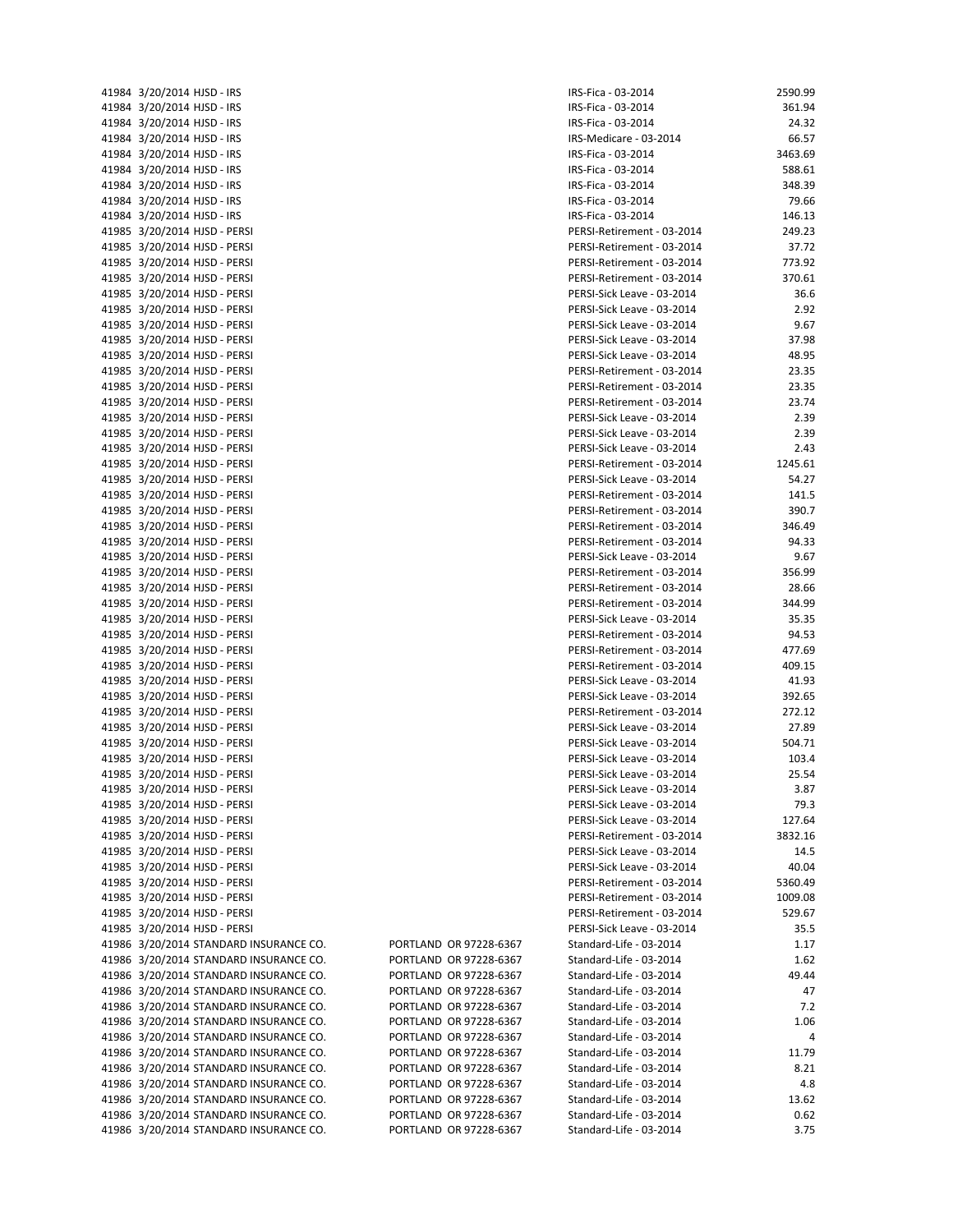|                        |                      | 41986 3/20/2014 STANDARD INSURANCE CO.                                    | PORTLAND OR 97228-6367 |               | Standard-Life - 03-2014             | 2.99     |                |
|------------------------|----------------------|---------------------------------------------------------------------------|------------------------|---------------|-------------------------------------|----------|----------------|
|                        |                      | 41986 3/20/2014 STANDARD INSURANCE CO.                                    | PORTLAND OR 97228-6367 |               | Standard-Life - 03-2014             |          | 4              |
|                        |                      | 41986 3/20/2014 STANDARD INSURANCE CO.                                    | PORTLAND OR 97228-6367 |               | Standard-Life - 03-2014             | 1.21     |                |
|                        |                      | 41986 3/20/2014 STANDARD INSURANCE CO.                                    | PORTLAND OR 97228-6367 |               | Standard-Life - 03-2014             | 6.93     |                |
|                        |                      | 41986 3/20/2014 STANDARD INSURANCE CO.                                    | PORTLAND OR 97228-6367 |               | Standard-Life - 03-2014             | 10.93    |                |
|                        |                      | 41986 3/20/2014 STANDARD INSURANCE CO.                                    | PORTLAND OR 97228-6367 |               | Standard-Life - 03-2014             | 3.66     |                |
|                        |                      | 41988 3/24/2014 SDE-STATE DEPT OF EDUCATION                               | BOISE ID 83750-0027    |               | Fingerprint-Amanda Huddleston       | 40       |                |
|                        | 41989 3/24/2014 CASH |                                                                           |                        |               | Postage-HS                          | 50       |                |
|                        | 41989 3/24/2014 CASH |                                                                           |                        |               | Postage-GS                          | 50       |                |
|                        |                      | 41990 3/1/2014 HAGERMAN ELEMENTARY SCHOOL                                 | HAGERMAN ID 83332      |               | Reimb-Offce Depot-Cabinet           | 127.08   |                |
| Check#                 | Date                 | Name                                                                      | GrossPay               |               | City                                | State    | Zip            |
|                        |                      | drct-dpst 3/20/2014 ARRIAGA LYNN                                          |                        |               | 2583.33 HAGERMAN                    | ID       | 83332          |
|                        |                      | drct-dpst 3/20/2014 BEUTLER ANGELA E                                      |                        |               | 2587.08 HAGERMAN                    | ID       | 83332          |
|                        |                      | drct-dpst 3/20/2014 BLAKE GILBERT D                                       |                        |               | 566.25 HAGERMAN                     | ID       | 83332          |
| drct-dpst              |                      | 3/20/2014 BOLDUC CHRISTINA J                                              |                        | 3952.25 BUHL  | 1970.64 HAGERMAN                    | ID<br>ID | 83332<br>83316 |
|                        |                      | drct-dpst 3/20/2014 BRILES MARY C                                         |                        |               | 934.5 HAGERMAN                      | ID       | 83332          |
| drct-dpst<br>drct-dpst |                      | 3/20/2014 BROWN AMY A                                                     |                        |               | 6007.25 HAGERMAN                    | ID       | 83332          |
|                        |                      | 3/20/2014 CATO KEVIN M                                                    |                        |               |                                     |          |                |
|                        |                      | drct-dpst 3/20/2014 CHAPMAN TERESA L<br>drct-dpst 3/20/2014 CLARK DONNA K |                        |               | 913.5 HAGERMAN                      | ID<br>ID | 83332          |
|                        |                      |                                                                           |                        |               | 3671.83 HAGERMAN                    | ID       | 83332          |
| drct-dpst              |                      | 3/20/2014 CLARK ERIN D<br>drct-dpst 3/20/2014 CORBRIDGE ARLYNDA R         |                        |               | 336 HAGERMAN<br>779.31 HAGERMAN     |          | 83332          |
|                        |                      | drct-dpst 3/20/2014 COTTAM MATTHEW S                                      |                        |               |                                     | ID<br>ID | 83332          |
|                        |                      |                                                                           |                        |               | 5383.74 HAGERMAN                    |          | 83332          |
| drct-dpst<br>drct-dpst |                      | 3/20/2014 DAARUD SHERMA<br>3/20/2014 DANNER COURTNEY J                    |                        |               | 3952.25 TWIN FALLS                  | ID       | 83301          |
|                        |                      |                                                                           |                        |               | 2583.33 HAGERMAN                    | ID       | 83332          |
| drct-dpst              |                      | 3/20/2014 DAVIS ELAINE                                                    |                        |               | 1343.56 HAGERMAN                    | ID       | 83332          |
| drct-dpst              |                      | 3/20/2014 DEVENA VICKI L                                                  |                        |               | 715 BLISS                           | ID       | 83314          |
| drct-dpst              |                      | 3/20/2014 DONALDSON BENJAMIN D                                            |                        |               | 2610 GOODING                        | ID       | 83330          |
| drct-dpst              |                      | 3/20/2014 EASTERDAY ANNA                                                  |                        |               | 116 JEROME                          | ID       | 83338          |
| drct-dpst              |                      | 3/20/2014 EASTERDAY TROY W                                                |                        |               | 3425.91 JEROME                      | ID       | 83338          |
| drct-dpst              |                      | 3/20/2014 EATON DENISE S                                                  |                        |               | 742 HAGERMAN                        | ID       | 83332          |
| drct-dpst              |                      | 3/20/2014 FUNKHOUSER LONNIE                                               |                        |               | 3054.58 HAGERMAN                    | ID       | 83332          |
| drct-dpst              |                      | 3/20/2014 GOSSI NANCY K                                                   |                        |               | 1613.08 HAGERMAN                    | ID       | 83332          |
| drct-dpst              |                      | 3/20/2014 HAUSER HENRY J                                                  |                        |               | 3671.83 HAGERMAN                    | ID<br>ID | 83332          |
| drct-dpst<br>drct-dpst |                      | 3/20/2014 HIGLEY MELISSA J                                                |                        |               | 82.5 HAGERMAN<br>1257.43 HAGERMAN   | ID       | 83332<br>83332 |
|                        |                      | 3/20/2014 HOFFMANN KAREN B                                                |                        |               |                                     |          |                |
| drct-dpst              |                      | 3/20/2014 HOFFMANN RAY L                                                  |                        |               | 4509 HAGERMAN<br>1076 WENDELL       | ID<br>ID | 83332<br>83355 |
| drct-dpst<br>drct-dpst |                      | 3/20/2014 HOOP JENNY M<br>3/20/2014 IVERSEN MARGARET L                    |                        |               |                                     | ID       | 83332          |
| drct-dpst              |                      | 3/20/2014 JACKSON CRAIG L                                                 |                        |               | 759.15 HAGERMAN<br>1806.11 HAGERMAN | ID       | 83332          |
| drct-dpst              |                      | 3/20/2014 JAYO KARRIE                                                     |                        |               | 3412.08 HAGERMAN                    | ID       | 83332          |
| drct-dpst              | 3/20/2014 JONES TY   |                                                                           |                        |               | 6666.66 JEROME                      | ID       | 83338          |
| drct-dpst              |                      | 3/20/2014 KNAPP DANIEL L                                                  |                        |               | 3878.08 HAGERMAN                    | ID       | 83332          |
|                        |                      | drct-dpst 3/20/2014 KNIGHT KATIE                                          |                        |               | 1611 HAGERMAN                       | ID       | 83332          |
|                        |                      | drct-dpst 3/20/2014 KRESS MARK S                                          |                        |               | 6247.75 HAGERMAN                    | ID       | 83332          |
| drct-dpst              |                      | 3/20/2014 LEE REBECCA L                                                   |                        |               | 3671.83 FAIRFIELD                   | ID       | 83327          |
| drct-dpst              |                      | 3/20/2014 LEIJA HERMELINDA                                                |                        | 3411.25 BLISS |                                     | ID       | 83314          |
| drct-dpst              |                      | 3/20/2014 LEWIS CRYSTAL R                                                 |                        |               | 1616 HAGERMAN                       | ID       | 83332          |
| drct-dpst              |                      | 3/20/2014 McCARTHY STORMI                                                 |                        |               | 3671.83 HAGERMAN                    | ID       | 83332          |
| drct-dpst              |                      | 3/20/2014 MILAM SHEILA K                                                  |                        |               | 3671.83 PINEHURST                   | ID       | 83850          |
|                        |                      | drct-dpst 3/20/2014 OLSEN GORDON C                                        |                        |               | 3907.83 HAGERMAN                    | ID       | 83332          |
| drct-dpst              |                      | 3/20/2014 OWSLEY VICTORIA                                                 |                        |               | 4195.25 HAGERMAN                    | ID       | 83332          |
| drct-dpst              |                      | 3/20/2014 PERKINS ANTHONY J                                               |                        |               | 4473.25 GOODING                     | ID       | 83330          |
| drct-dpst              |                      | 3/20/2014 PHARRIS TERESA D                                                |                        |               | 110 BLISS                           | ID       | 83314          |
| drct-dpst              |                      | 3/20/2014 PINGER EDWARD J                                                 |                        |               | 3998.58 TWIN FALLS                  | ID       | 83301          |
| drct-dpst              |                      | 3/20/2014 PLANK ROBIN J                                                   |                        |               | 864 HAGERMAN                        | ID       | 83332          |
| drct-dpst              |                      | 3/20/2014 PRIEBE LESLIE                                                   |                        |               | 3878.08 WENDELL                     | ID       | 83355          |
| drct-dpst              |                      | 3/20/2014 RAVENSCROFT BARBARA J                                           |                        |               | 357.5 BLISS                         | ID       | 83314          |
| drct-dpst              |                      | 3/20/2014 RAVENSCROFT JULIA A                                             |                        |               | 1264.2 GOODING                      | ID       | 83330          |
| drct-dpst              |                      | 3/20/2014 REED BETTE M                                                    |                        |               | 3573.02 WENDELL                     | ID       | 83355          |
| drct-dpst              |                      | 3/20/2014 REGNIER SHELLY                                                  |                        |               | 2587.08 HAGERMAN                    | ID       | 83332          |
| drct-dpst              |                      | 3/20/2014 ROWLEY NATASHA M                                                |                        |               | 423.5 HAGERMAN                      | ID       | 83332          |
| drct-dpst              |                      | 3/20/2014 SILVER-LEWIS LORA L                                             |                        |               | 3671.83 HAGERMAN                    | ID       | 83332          |
| drct-dpst              |                      | 3/20/2014 SIMERLY RUTH A                                                  |                        |               | 348.85 HAGERMAN                     | ID       | 83332          |
| drct-dpst              |                      | 3/20/2014 TAYLOR SHARLENE K                                               |                        |               | 403.15 HAGERMAN                     | ID       | 83332          |
| drct-dpst              |                      | 3/20/2014 TELLEZ ANA M                                                    |                        |               | 399.38 HAGERMAN                     | ID       | 83332          |
| drct-dpst              |                      | 3/20/2014 TELLEZ LaVINA                                                   |                        |               | 1763.84 HAGERMAN                    | ID       | 83332          |
| drct-dpst              |                      | 3/20/2014 WHITE SHARON J                                                  |                        |               | 1651.2 HAGERMAN                     | ID       | 83332          |
|                        |                      |                                                                           |                        |               |                                     |          |                |